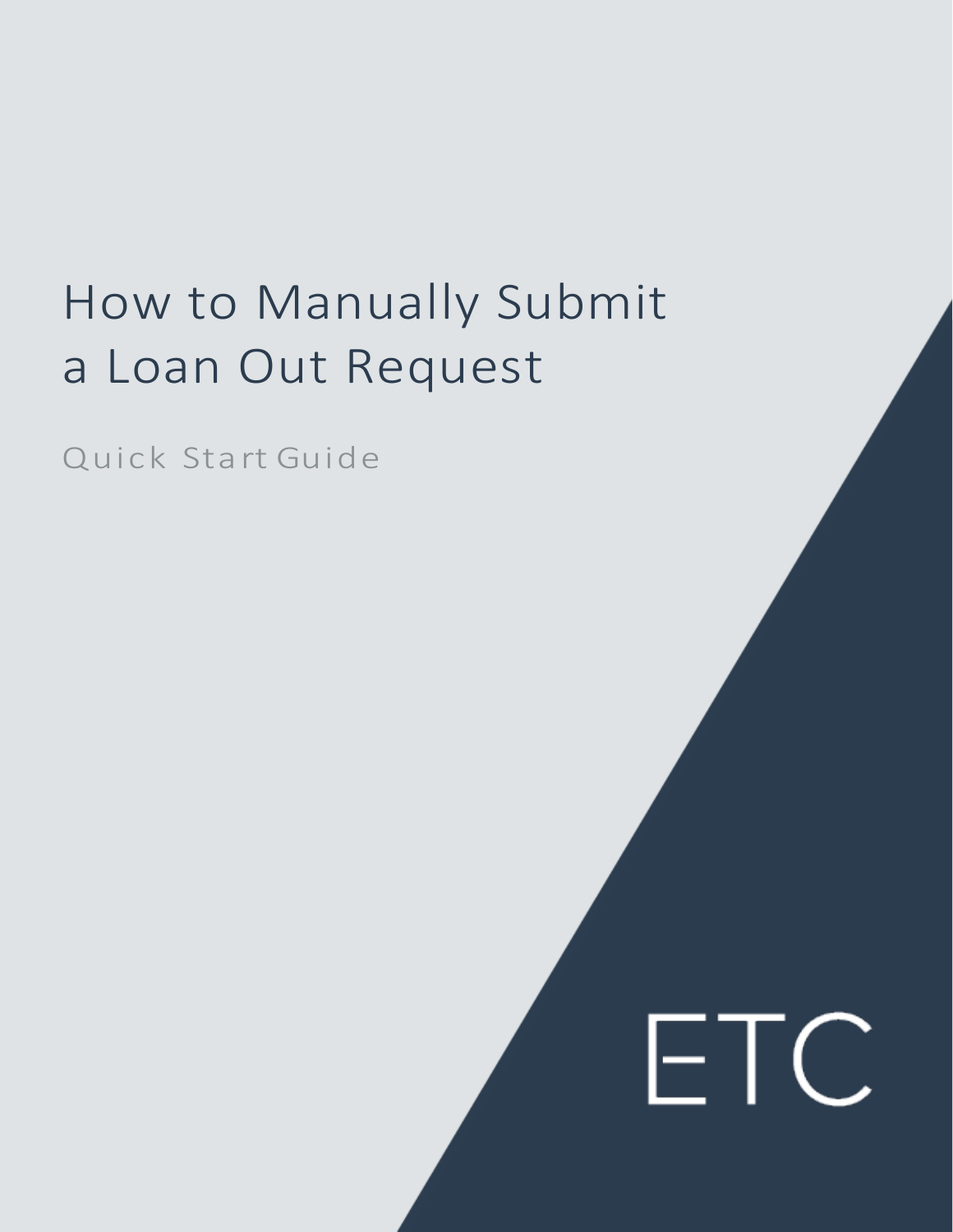## **How To Manually Submit a Loan Out Request** Quick Start Guide

This guide will demonstrate and show the steps taken on how to manually submit a loan out request if you've been added into a project in ETC as a regular employee and would like to be paid under your corporation.

**STEP 1.** First, log in to your **ETC account**. If you were added as a regular employee, you will have to complete your I-9 (**Employment Eligibility Verification Form**) first, otherwise the system will not let you navigate anywhere else.

After that's completed, click on the **"My Forms"** link at the top of the page:



**STEP 2.** After the page loads, scroll down to the section labeled **"Loan Outs"** and then click the **small arrow** to the right to expand the section.

| My Forms                            |                                                                                                                                                                                                                                                                                                                                                                  |                                  |             |
|-------------------------------------|------------------------------------------------------------------------------------------------------------------------------------------------------------------------------------------------------------------------------------------------------------------------------------------------------------------------------------------------------------------|----------------------------------|-------------|
| My Forms                            |                                                                                                                                                                                                                                                                                                                                                                  |                                  |             |
| Client                              | <b>Document Name</b>                                                                                                                                                                                                                                                                                                                                             | <b>Status</b>                    | Action      |
|                                     |                                                                                                                                                                                                                                                                                                                                                                  | ٠                                |             |
|                                     | CA WithHolding Form                                                                                                                                                                                                                                                                                                                                              | <b>B</b> INCOMPLETE              | <b>VIEW</b> |
|                                     | Federal W4                                                                                                                                                                                                                                                                                                                                                       | <b>B</b> INCOMPLETE              | <b>VIEW</b> |
| <b>TEST COMMERCIALS</b>             | 19                                                                                                                                                                                                                                                                                                                                                               | <b>COMPLETE</b>                  | VIEW        |
| <b>View State Withholding Forms</b> | Please note certain states require state specific tax withholding forms and do not allow for the Federal W4 Form to be used as a default for state withholding information. If working in a state which<br>requires a state specific form, in the event the necessary form/s are not completed you will be taxed at the highest rate as mandated by the state/s. | <b>View Completed WTPA Forms</b> |             |
| Loan Outs<br><b>Loan Outs</b>       |                                                                                                                                                                                                                                                                                                                                                                  |                                  |             |

**STEP 3.** After the section is expanded, you'll see a list of the clients/projects you're working with, along with a link to initiate your loan out request. Click **"View."**

| Loan Outs                                       |                      |                          |             |
|-------------------------------------------------|----------------------|--------------------------|-------------|
| <b>Loan Outs</b>                                |                      |                          |             |
| Client                                          | <b>Document Name</b> | <b>Status</b>            | Action      |
|                                                 |                      | $\overline{\phantom{a}}$ |             |
| TEST COMMERCIALS/REGRESSION TEST#<br>01.10.2017 | Loan Out             | INITIATE REQUEST         | <b>VIEW</b> |
|                                                 |                      |                          |             |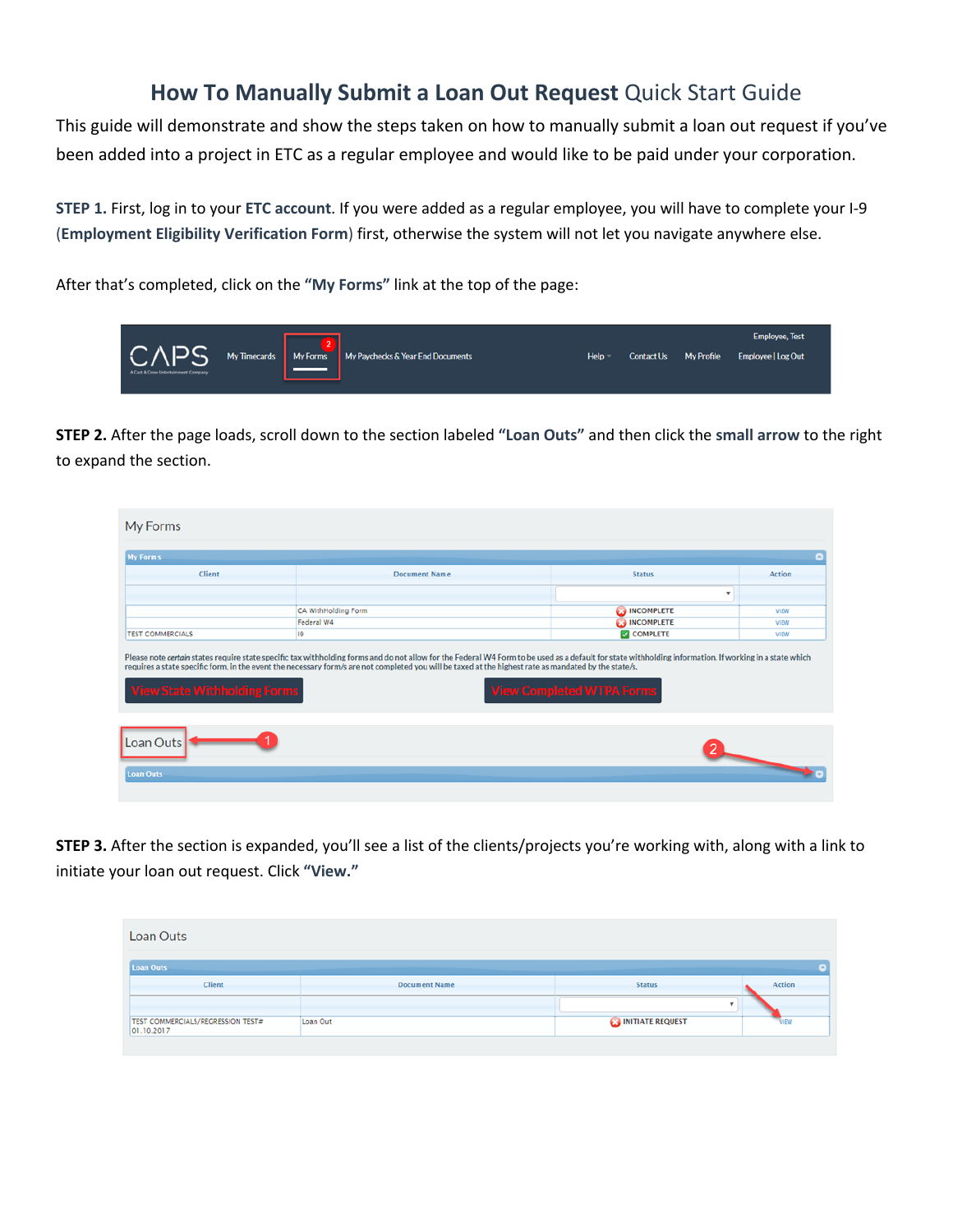**STEP 4.** Once you've clicked **"View"** and started the loan out request, you'll see a place to upload a copy of your **Articles of Incorporation** (1), **complete an electronic W-9** (2), and **a letter of indemnification**. The letter of indemnification link appears after you complete your W-9.

| Loan Out Request for GNET DEMO# 9461                                                            |                                  |
|-------------------------------------------------------------------------------------------------|----------------------------------|
| B<br>$\mathbf{Z}$<br>PROJECT ADMIN APPROVAL<br><b>SUBMIT REQUEST</b><br><b>SUBMIT DOCUMENTS</b> | Always Apply                     |
| <b>Status Summary</b>                                                                           |                                  |
| Please provide the documents below to initiate a loan out request.                              |                                  |
| <b>Loan Out Request Activity History</b>                                                        |                                  |
|                                                                                                 |                                  |
| <b>Articles of Incorporation</b>                                                                |                                  |
| No document has yet been uploaded                                                               | Upload Articles of Incorporation |
| $\overline{2}$<br>Form W-9                                                                      |                                  |
| You have not completed this form. Click here to complete one now.                               |                                  |

**STEP 6.** As you go through the process, you'll see the 1,2,3 status boxes at the top. Status box in **yellow** indicates the step is in progress**, green** indicates when they've been completed.

| Loan Out Request for GNET DEMO# 9461                                                                                          |                                             |
|-------------------------------------------------------------------------------------------------------------------------------|---------------------------------------------|
| <b>PROJECT ADMIN APPROVAL</b><br><b>SUBMIT REQUEST</b><br><b>SUBMIT DOCUMENTS</b><br>ĸ.<br>1                                  | Always Apply                                |
| <b>Status Summary</b>                                                                                                         |                                             |
| You have initiated a request to be paid out as a loan out for this project but have not submitted all the required documents. |                                             |
| <b>Loan Out Request Activity History</b>                                                                                      |                                             |
|                                                                                                                               |                                             |
| <b>Articles of Incorporation</b>                                                                                              |                                             |
| Current Articles of Incorporation in use was uploaded on 10/10/2018                                                           | <b>Upload New Articles of Incorporation</b> |
| Form W-9                                                                                                                      |                                             |
| You have not completed this form. Click here to complete one now.                                                             |                                             |
|                                                                                                                               |                                             |
|                                                                                                                               |                                             |
|                                                                                                                               |                                             |
| Loan Out Request for GNET DEMO# 9461                                                                                          |                                             |
| ĸ<br><b>SUBMIT DOCUMENTS</b><br><b>SUBMIT REQUEST</b><br>PROJECT ADMIN APPROVAL                                               | Always Apply                                |
| <b>Status Summary</b>                                                                                                         |                                             |
| Please submit this loan out request to the project administrator for consideration. Submit                                    |                                             |
|                                                                                                                               |                                             |
| Loan Out Request Activity History                                                                                             |                                             |
| <b>Articles of Incorporation</b>                                                                                              |                                             |
| Current Articles of Incorporation in use was uploaded on 10/10/2018                                                           | Upload New Articles of Incorporation        |
|                                                                                                                               |                                             |
| Form W-9                                                                                                                      |                                             |
| Current W-9 in use was completed on 10/10/2018:<br><b>Tax Identification Number</b>                                           |                                             |
| <b>Filing Type</b><br><b>Limited Liability C Corporation</b><br>Company TEST BUSINESS                                         |                                             |
| 10600 VIRGINIA AVE<br>CULVER CITY, CA 90232-3514                                                                              |                                             |
|                                                                                                                               |                                             |
|                                                                                                                               |                                             |
| <b>Letter of Indemnification</b>                                                                                              |                                             |
| Current Letter of Indemnification in use was completed on 10/10/2018:<br><b>Tax Identification Number</b>                     |                                             |
| Company TEST BUSINESS<br>10600 VIRGINIA AVE<br>CULVER CITY, CA 902323514                                                      |                                             |
|                                                                                                                               |                                             |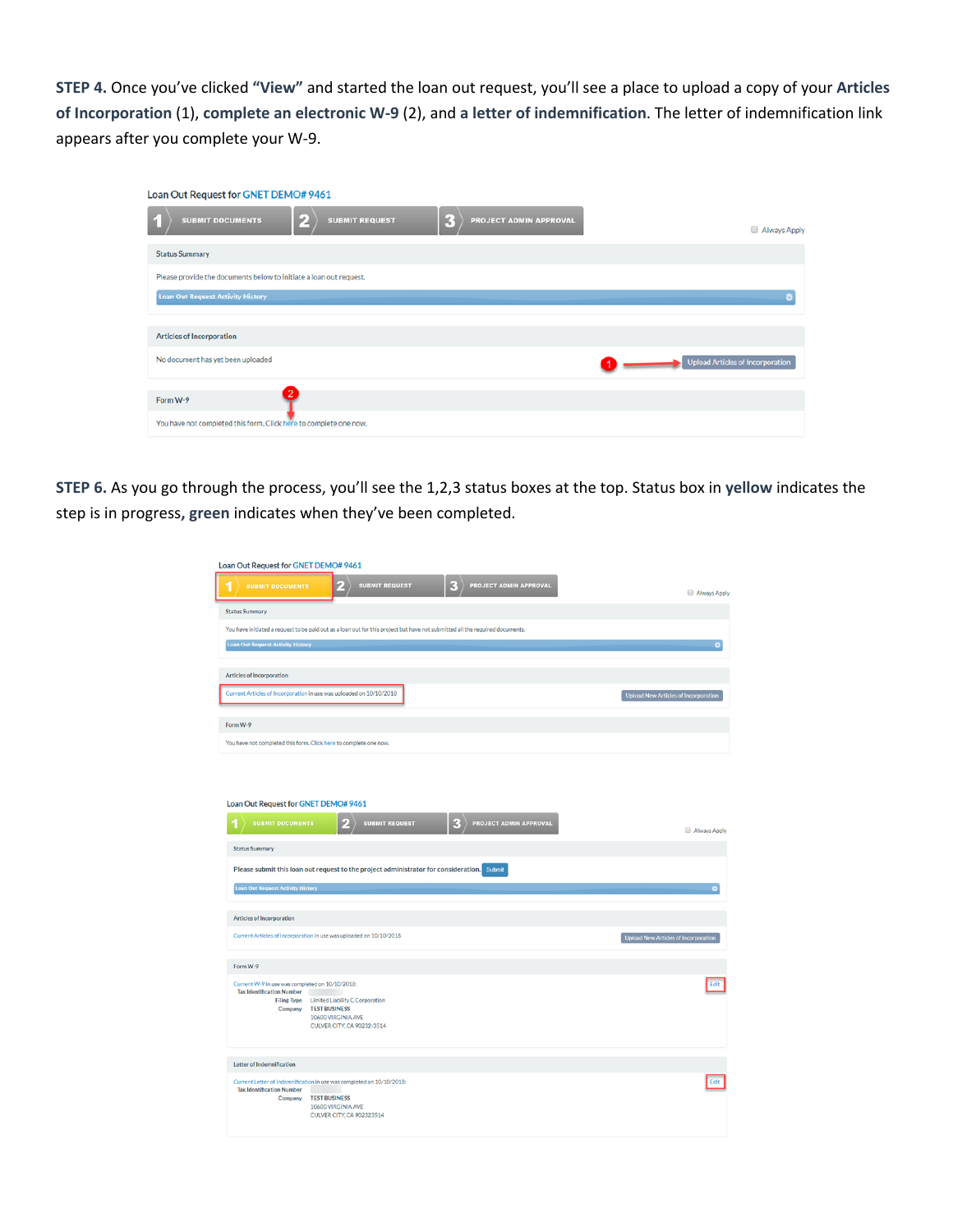**STEP 7.** Notice that once you add/complete all your paperwork, you still can edit the information in case you made a mistake before submitting it to the project. If everything looks correct, click the blue "**Submit"** button. Once you do, the second box will show up in **green**.

| Loan Out Request for GNET DEMO# 9461                                                |                                                                                                                                               |   |                        |              |
|-------------------------------------------------------------------------------------|-----------------------------------------------------------------------------------------------------------------------------------------------|---|------------------------|--------------|
| <b>SUBMIT DOCUMENTS</b>                                                             | <b>SUBMIT REQUEST</b>                                                                                                                         | B | PROJECT ADMIN APPROVAL | Always Apply |
| <b>Status Summary</b>                                                               |                                                                                                                                               |   |                        |              |
|                                                                                     | You have successfully submitted all your paperwork. Your request is being reviewed by the project administrator and may be subject to denial. |   |                        |              |
| <b>Loan Out Request Activity History</b>                                            |                                                                                                                                               |   |                        | $\bullet$    |
|                                                                                     |                                                                                                                                               |   |                        |              |
| <b>Articles of Incorporation</b>                                                    |                                                                                                                                               |   |                        |              |
|                                                                                     | Current Articles of Incorporation in use was uploaded on 10/10/2018                                                                           |   |                        |              |
| Form W-9                                                                            |                                                                                                                                               |   |                        |              |
|                                                                                     |                                                                                                                                               |   |                        |              |
| Current W-9 in use was completed on 10/10/2018:<br><b>Tax Identification Number</b> |                                                                                                                                               |   |                        |              |
| <b>Filing Type</b><br>Company                                                       | Limited Liability C Corporation<br><b>TEST BUSINESS</b>                                                                                       |   |                        |              |
|                                                                                     | 10600 VIRGINIA AVE<br>CULVER CITY, CA 90232-3514                                                                                              |   |                        |              |
|                                                                                     |                                                                                                                                               |   |                        |              |
| <b>Letter of Indemnification</b>                                                    |                                                                                                                                               |   |                        |              |
|                                                                                     |                                                                                                                                               |   |                        |              |
| <b>Tax Identification Number</b>                                                    | Current Letter of Indemnification in use was completed on 10/10/2018:                                                                         |   |                        |              |
|                                                                                     | Company TEST BUSINESS<br>10600 VIRGINIA AVE                                                                                                   |   |                        |              |
|                                                                                     | CULVER CITY, CA 902323514                                                                                                                     |   |                        |              |
|                                                                                     |                                                                                                                                               |   |                        |              |

**STEP 8.** This will send the request to the Client/Project Admin of the project you're working on. When they approve, the final box will turn **green**, and then it will be sent to a CAPS Coordinator for final verification and approval.

| Loan Out Request for GNET DEMO# 9461                                                                                             |                                                                                                             |                       |   |                               |  |
|----------------------------------------------------------------------------------------------------------------------------------|-------------------------------------------------------------------------------------------------------------|-----------------------|---|-------------------------------|--|
| <b>SUBMIT DOCUMENTS</b>                                                                                                          | Ŷþ                                                                                                          | <b>SUBMIT REQUEST</b> | з | <b>PROJECT ADMIN APPROVAL</b> |  |
| <b>Status Summary</b>                                                                                                            |                                                                                                             |                       |   |                               |  |
| The request to be paid out as a loan out has been accepted. This is still subject to review and approval by Caps Payroll.        |                                                                                                             |                       |   |                               |  |
| <b>Loan Out Request Activity History</b>                                                                                         |                                                                                                             |                       |   |                               |  |
|                                                                                                                                  |                                                                                                             |                       |   |                               |  |
| <b>Articles of Incorporation</b>                                                                                                 |                                                                                                             |                       |   |                               |  |
| Current Articles of Incorporation in use was uploaded on 10/10/2018                                                              |                                                                                                             |                       |   |                               |  |
| Form W-9<br>Current W-9 in use was completed on 10/10/2018:<br><b>Tax Identification Number</b><br><b>Filing Type</b><br>Company | Limited Liability C Corporation<br><b>TEST BUSINESS</b><br>10600 VIRGINIA AVE<br>CULVER CITY, CA 90232-3514 |                       |   |                               |  |
| Letter of Indemnification                                                                                                        |                                                                                                             |                       |   |                               |  |
| Current Letter of Indemnification in use was completed on 10/10/2018:<br><b>Tax Identification Number</b><br>Company             | <b>TEST BUSINESS</b><br>10600 VIRGINIA AVE<br>CULVER CITY, CA 902323514                                     |                       |   |                               |  |